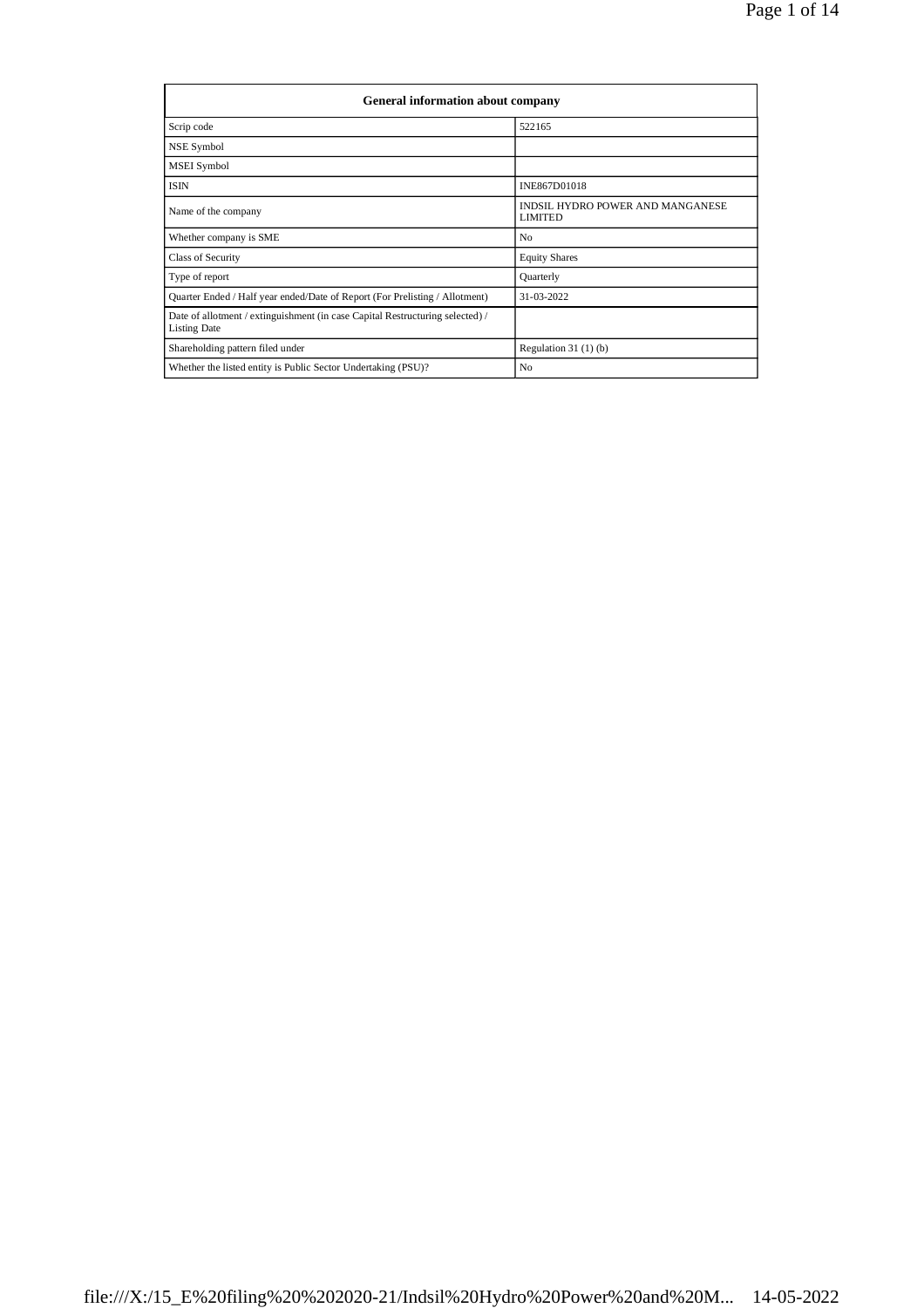|            | <b>Declaration</b>                                                                        |                |                                |                       |                            |  |  |  |  |  |
|------------|-------------------------------------------------------------------------------------------|----------------|--------------------------------|-----------------------|----------------------------|--|--|--|--|--|
| Sr.<br>No. | Particular                                                                                | Yes/No         | Promoter and<br>Promoter Group | Public<br>shareholder | Non Promoter-Non<br>Public |  |  |  |  |  |
| 1          | Whether the Listed Entity has issued any partly paid up<br>shares?                        | No             | N <sub>0</sub>                 | N <sub>0</sub>        | N <sub>0</sub>             |  |  |  |  |  |
| 2          | Whether the Listed Entity has issued any Convertible<br>Securities?                       | No             | N <sub>0</sub>                 | N <sub>0</sub>        | N <sub>0</sub>             |  |  |  |  |  |
| 3          | Whether the Listed Entity has issued any Warrants?                                        | N <sub>0</sub> | N <sub>0</sub>                 | N <sub>0</sub>        | N <sub>0</sub>             |  |  |  |  |  |
| 4          | Whether the Listed Entity has any shares against which<br>depository receipts are issued? | No             | N <sub>0</sub>                 | N <sub>0</sub>        | N <sub>0</sub>             |  |  |  |  |  |
| 5          | Whether the Listed Entity has any shares in locked-in?                                    | No.            | N <sub>0</sub>                 | No                    | N <sub>0</sub>             |  |  |  |  |  |
| 6          | Whether any shares held by promoters are pledge or<br>otherwise encumbered?               | Yes            | Yes                            |                       |                            |  |  |  |  |  |
| 7          | Whether company has equity shares with differential<br>voting rights?                     | No             | N <sub>0</sub>                 | N <sub>0</sub>        | N <sub>0</sub>             |  |  |  |  |  |
| 8          | Whether the listed entity has any significant beneficial<br>owner?                        | Yes            |                                |                       |                            |  |  |  |  |  |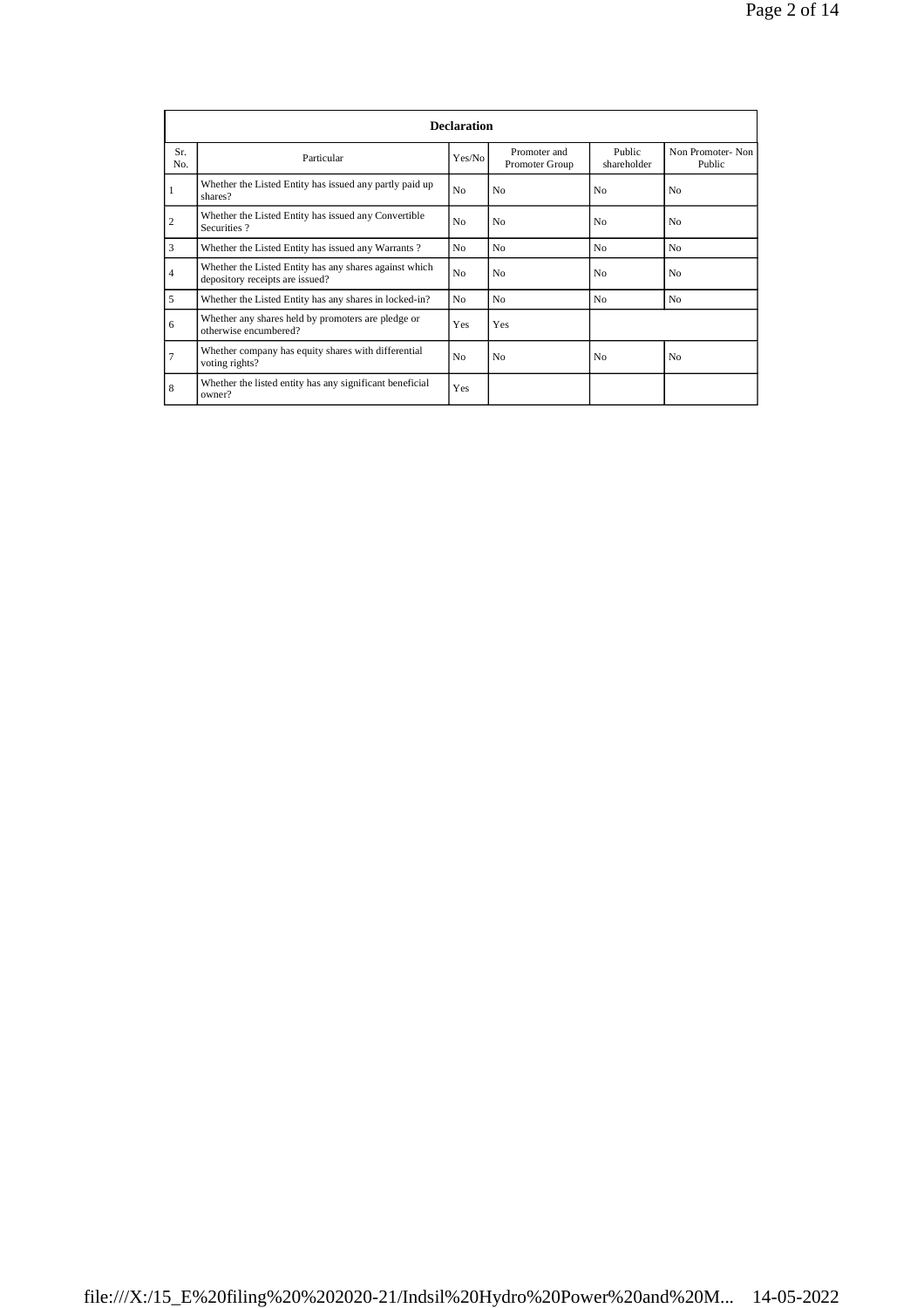|                 | Table I - Summary Statement holding of specified securities |                         |                         |                           |                          |                                                      |                                                                        |                                                                  |               |          |                     |
|-----------------|-------------------------------------------------------------|-------------------------|-------------------------|---------------------------|--------------------------|------------------------------------------------------|------------------------------------------------------------------------|------------------------------------------------------------------|---------------|----------|---------------------|
| Category<br>(1) |                                                             |                         | No. of                  | No. Of<br>Partly<br>paid- | No. Of<br>shares         | Total nos.                                           | Shareholding<br>as a % of total<br>no. of shares                       | Number of Voting Rights held in each<br>class of securities (IX) |               |          |                     |
|                 | Category of<br>shareholder                                  | Nos. Of<br>shareholders | fully paid<br>up equity | up<br>equity              | underlying<br>Depository | shares<br>held (VII)<br>$= (IV) +$<br>$(V)$ + $(VI)$ | (calculated as<br>per SCRR,<br>1957) (VIII) As<br>a % of<br>$(A+B+C2)$ | No of Voting (XIV) Rights                                        |               |          | Total as a          |
|                 | (II)                                                        | (III)                   | shares<br>held (IV)     | shares<br>held<br>(V)     | Receipts<br>(VI)         |                                                      |                                                                        | Class eg:<br>X                                                   | Class<br>eg:y | Total    | $%$ of<br>$(A+B+C)$ |
| (A)             | Promoter &<br>Promoter<br>Group                             | 8                       | 17629941                |                           |                          | 17629941                                             | 63.44                                                                  | 17629941                                                         |               | 17629941 | 63.44               |
| (B)             | Public                                                      | 8612                    | 10161181                |                           |                          | 10161181                                             | 36.56                                                                  | 10161181                                                         |               | 10161181 | 36.56               |
| (C)             | Non<br>Promoter-<br>Non Public                              |                         |                         |                           |                          |                                                      |                                                                        |                                                                  |               |          |                     |
| (C1)            | <b>Shares</b><br>underlying<br><b>DRs</b>                   |                         |                         |                           |                          |                                                      |                                                                        |                                                                  |               |          |                     |
| (C2)            | Shares held<br>by<br>Employee<br>Trusts                     |                         |                         |                           |                          |                                                      |                                                                        |                                                                  |               |          |                     |
|                 | Total                                                       | 8620                    | 27791122                |                           |                          | 27791122                                             | 100                                                                    | 27791122                                                         |               | 27791122 | 100                 |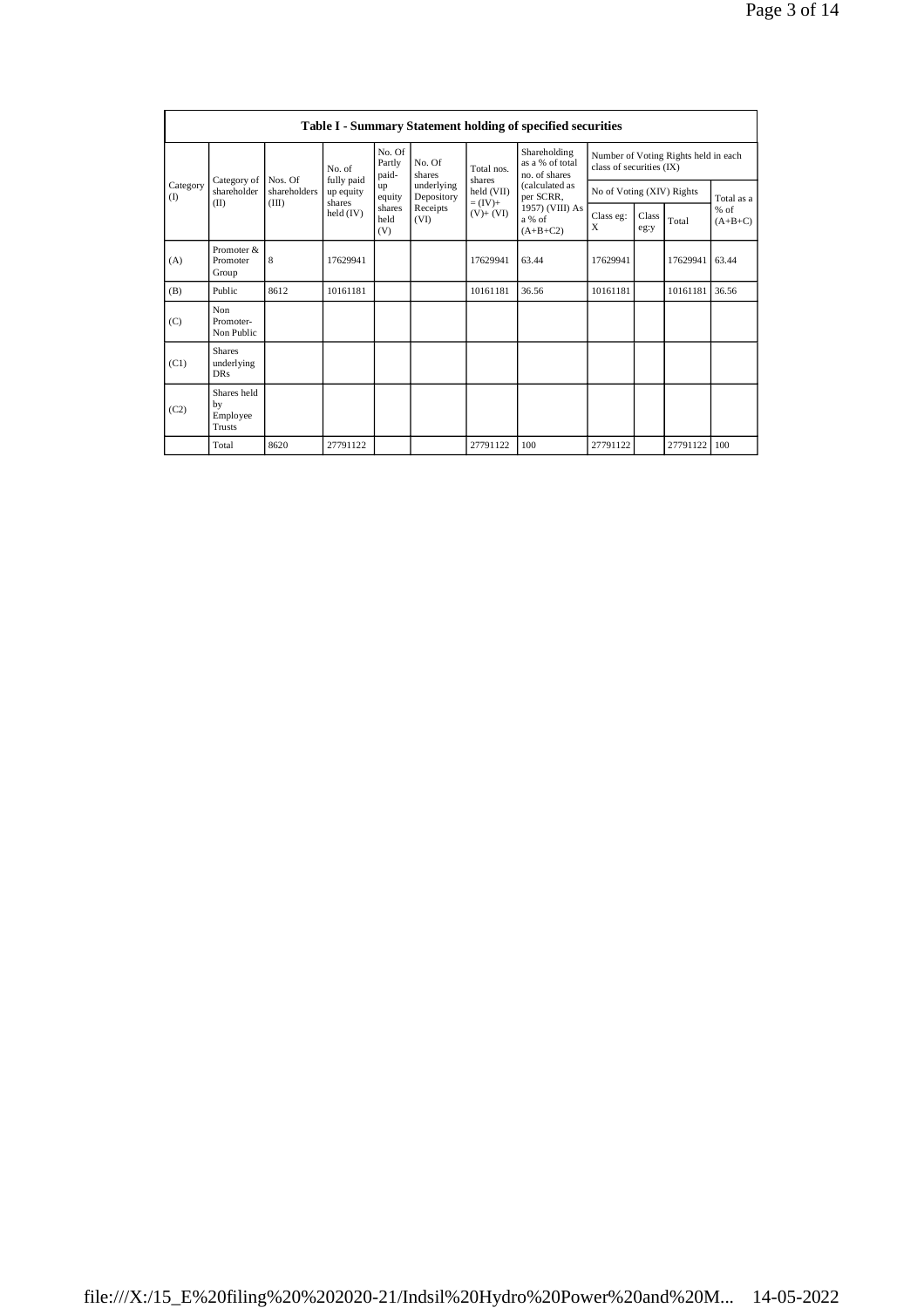| Table I - Summary Statement holding of specified securities |                                                |                                                 |                                                                                 |                                                                   |                                                                                                                |                                        |                                                         |                                                                  |                                                    |                                         |
|-------------------------------------------------------------|------------------------------------------------|-------------------------------------------------|---------------------------------------------------------------------------------|-------------------------------------------------------------------|----------------------------------------------------------------------------------------------------------------|----------------------------------------|---------------------------------------------------------|------------------------------------------------------------------|----------------------------------------------------|-----------------------------------------|
| Category<br>(I)                                             | Category of<br>shareholder<br>(II)             | No. Of<br><b>Shares</b><br>Underlying           | No. Of<br><b>Shares</b><br>No. of<br>Underlying<br><b>Shares</b><br>Outstanding |                                                                   | Shareholding,<br>as a % assuming<br>full conversion<br>of convertible                                          | Number of<br>Locked in<br>shares (XII) |                                                         | Number of Shares<br>pledged or<br>otherwise<br>encumbered (XIII) |                                                    | Number of<br>equity shares              |
|                                                             |                                                | Outstanding<br>convertible<br>securities<br>(X) | Underlying<br>Outstanding<br>Warrants<br>$(X_i)$                                | convertible<br>securities<br>and No. Of<br>Warrants<br>$(Xi)$ (a) | securities (as a<br>percentage of<br>diluted share<br>capital) $(XI)$ =<br>$(VII)+(X)$ As a<br>% of $(A+B+C2)$ | No.<br>(a)                             | As a<br>$%$ of<br>total<br><b>Shares</b><br>held<br>(b) | No. $(a)$                                                        | As a %<br>of total<br><b>Shares</b><br>held<br>(b) | held in<br>dematerialized<br>form (XIV) |
| (A)                                                         | Promoter &<br>Promoter<br>Group                |                                                 |                                                                                 |                                                                   | 63.44                                                                                                          |                                        |                                                         | 13091993                                                         | 74.26                                              | 17629941                                |
| (B)                                                         | Public                                         |                                                 |                                                                                 |                                                                   | 36.56                                                                                                          |                                        |                                                         |                                                                  |                                                    | 9833034                                 |
| (C)                                                         | Non<br>Promoter-<br>Non Public                 |                                                 |                                                                                 |                                                                   |                                                                                                                |                                        |                                                         |                                                                  |                                                    |                                         |
| (C1)                                                        | <b>Shares</b><br>underlying<br><b>DRs</b>      |                                                 |                                                                                 |                                                                   |                                                                                                                |                                        |                                                         |                                                                  |                                                    |                                         |
| (C2)                                                        | Shares held<br>by<br>Employee<br><b>Trusts</b> |                                                 |                                                                                 |                                                                   |                                                                                                                |                                        |                                                         |                                                                  |                                                    |                                         |
|                                                             | Total                                          |                                                 |                                                                                 |                                                                   | 100                                                                                                            |                                        |                                                         | 13091993                                                         | 47.11                                              | 27462975                                |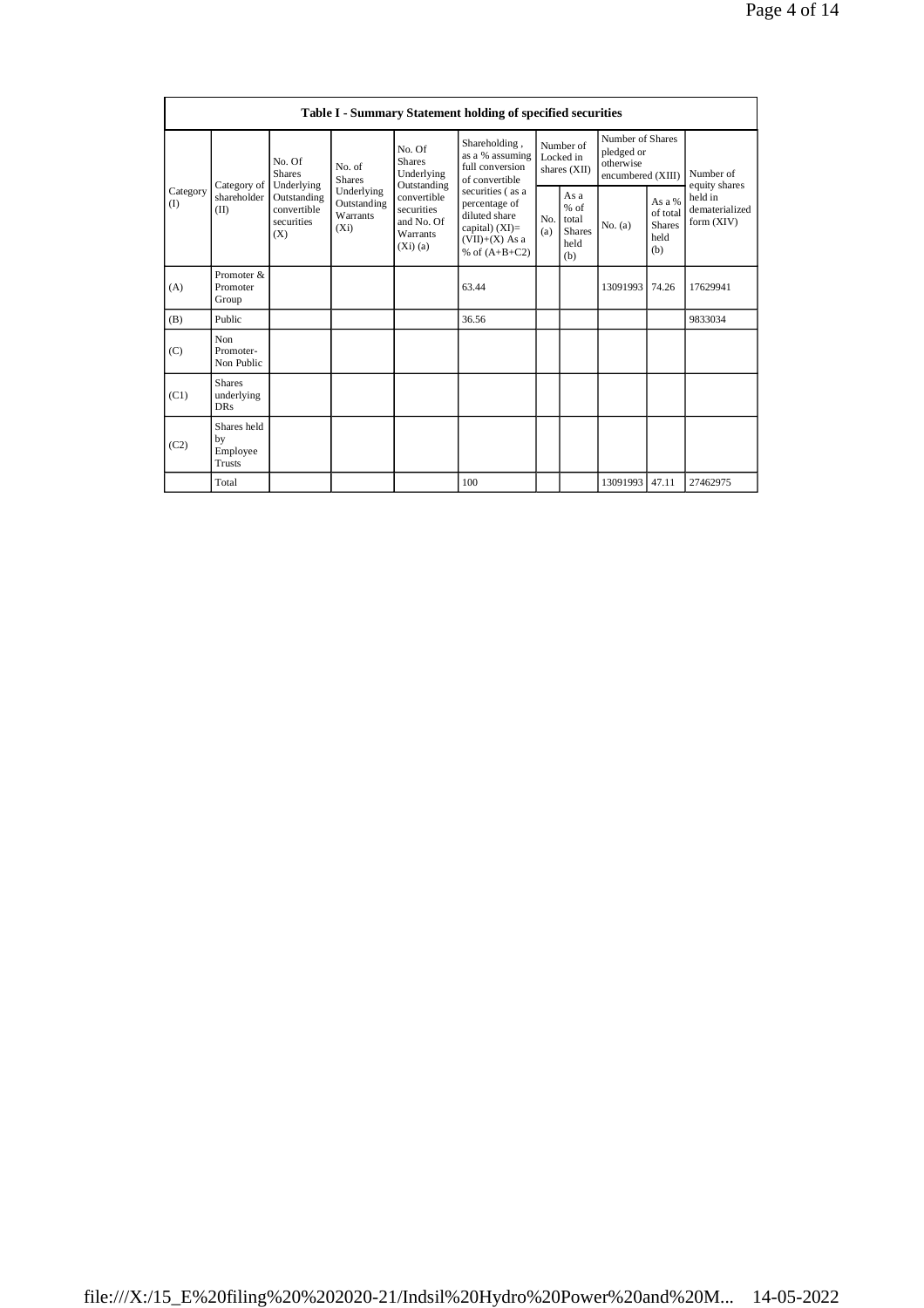|                                                                                                | Table II - Statement showing shareholding pattern of the Promoter and Promoter Group                                |                                                                              |                                   |                       |                          |                        |                                                     |                           |               |                                      |                                 |
|------------------------------------------------------------------------------------------------|---------------------------------------------------------------------------------------------------------------------|------------------------------------------------------------------------------|-----------------------------------|-----------------------|--------------------------|------------------------|-----------------------------------------------------|---------------------------|---------------|--------------------------------------|---------------------------------|
|                                                                                                |                                                                                                                     |                                                                              | No. of                            | No.<br>Of<br>Partly   | No. Of<br>shares         | Total nos.<br>shares   | Shareholding<br>as a % of<br>total no. of<br>shares | class of securities (IX)  |               | Number of Voting Rights held in each |                                 |
| Sr.                                                                                            | Category &<br>Name of the<br>Shareholders (I)                                                                       | Nos. Of<br>shareholders<br>(III)                                             | fully paid<br>up equity<br>shares | paid-<br>up<br>equity | underlying<br>Depository | held<br>$(VII) =$      | (calculated<br>as per                               | No of Voting (XIV) Rights |               |                                      | Total<br>as a %                 |
|                                                                                                |                                                                                                                     |                                                                              | held (IV)                         | shares<br>held<br>(V) | Receipts<br>(VI)         | $(IV)+(V)$<br>$+ (VI)$ | SCRR,<br>1957) (VIII)<br>As a % of<br>$(A+B+C2)$    | Class eg:<br>X            | Class<br>eg:y | Total                                | of<br>Total<br>Voting<br>rights |
| А                                                                                              | Table II - Statement showing shareholding pattern of the Promoter and Promoter Group                                |                                                                              |                                   |                       |                          |                        |                                                     |                           |               |                                      |                                 |
| (1)                                                                                            | Indian                                                                                                              |                                                                              |                                   |                       |                          |                        |                                                     |                           |               |                                      |                                 |
| (a)                                                                                            | Individuals/Hindu<br>undivided Family                                                                               | 6                                                                            | 1995196                           |                       |                          | 1995196                | 7.18                                                | 1995196                   |               | 1995196                              | 7.18                            |
| (d)                                                                                            | Any Other<br>(specify)                                                                                              | $\overline{c}$                                                               | 15634745                          |                       |                          | 15634745               | 56.26                                               | 15634745                  |               | 15634745                             | 56.26                           |
| Sub-Total<br>(A)(1)                                                                            |                                                                                                                     | $\,$ 8 $\,$                                                                  | 17629941                          |                       |                          | 17629941               | 63.44                                               | 17629941                  |               | 17629941                             | 63.44                           |
| (2)                                                                                            | Foreign                                                                                                             |                                                                              |                                   |                       |                          |                        |                                                     |                           |               |                                      |                                 |
| Total<br>Shareholding<br>of Promoter<br>and<br>Promoter<br>Group $(A)=$<br>$(A)(1)+(A)$<br>(2) |                                                                                                                     | 8                                                                            | 17629941                          |                       |                          | 17629941               | 63.44                                               | 17629941                  |               | 17629941                             | 63.44                           |
| В                                                                                              |                                                                                                                     | Table III - Statement showing shareholding pattern of the Public shareholder |                                   |                       |                          |                        |                                                     |                           |               |                                      |                                 |
| (1)                                                                                            | Institutions                                                                                                        |                                                                              |                                   |                       |                          |                        |                                                     |                           |               |                                      |                                 |
| (f)                                                                                            | Financial<br>Institutions/<br><b>Banks</b>                                                                          | $\mathbf{1}$                                                                 | 1054166                           |                       |                          | 1054166                | 3.79                                                | 1054166                   |               | 1054166                              | 3.79                            |
| Sub-Total<br>(B)(1)                                                                            |                                                                                                                     | 1                                                                            | 1054166                           |                       |                          | 1054166                | 3.79                                                | 1054166                   |               | 1054166                              | 3.79                            |
| (3)                                                                                            | Non-institutions                                                                                                    |                                                                              |                                   |                       |                          |                        |                                                     |                           |               |                                      |                                 |
| (a(i))                                                                                         | Individuals -<br>i.Individual<br>shareholders<br>holding nominal<br>share capital up<br>to Rs. 2 lakhs.             | 8026                                                                         | 4620395                           |                       |                          | 4620395                | 16.63                                               | 4620395                   |               | 4620395                              | 16.63                           |
| (a(ii))                                                                                        | Individuals - ii.<br>Individual<br>shareholders<br>holding nominal<br>share capital in<br>excess of Rs. 2<br>lakhs. | 45                                                                           | 2844929                           |                       |                          | 2844929                | 10.24                                               | 2844929                   |               | 2844929                              | 10.24                           |
| (e)                                                                                            | Any Other<br>(specify)                                                                                              | 540                                                                          | 1641691                           |                       |                          | 1641691                | 5.91                                                | 1641691                   |               | 1641691                              | 5.91                            |
| Sub-Total<br>(B)(3)                                                                            |                                                                                                                     | 8611                                                                         | 9107015                           |                       |                          | 9107015                | 32.77                                               | 9107015                   |               | 9107015                              | 32.77                           |
| <b>Total Public</b><br>Shareholding<br>$(B)=(B)(1)+$<br>$(B)(2)+(B)$<br>(3)                    |                                                                                                                     | 8612                                                                         | 10161181                          |                       |                          | 10161181               | 36.56                                               | 10161181                  |               | 10161181                             | 36.56                           |
| $\mathbf C$                                                                                    | Table IV - Statement showing shareholding pattern of the Non Promoter- Non Public shareholder                       |                                                                              |                                   |                       |                          |                        |                                                     |                           |               |                                      |                                 |
| Total<br>$(A+B+C2)$                                                                            |                                                                                                                     | 8620                                                                         | 27791122                          |                       |                          | 27791122               | 100                                                 | 27791122                  |               | 27791122                             | 100                             |
| Total<br>$(A+B+C)$                                                                             |                                                                                                                     | 8620                                                                         | 27791122                          |                       |                          | 27791122               | 100                                                 | 27791122                  |               | 27791122 100                         |                                 |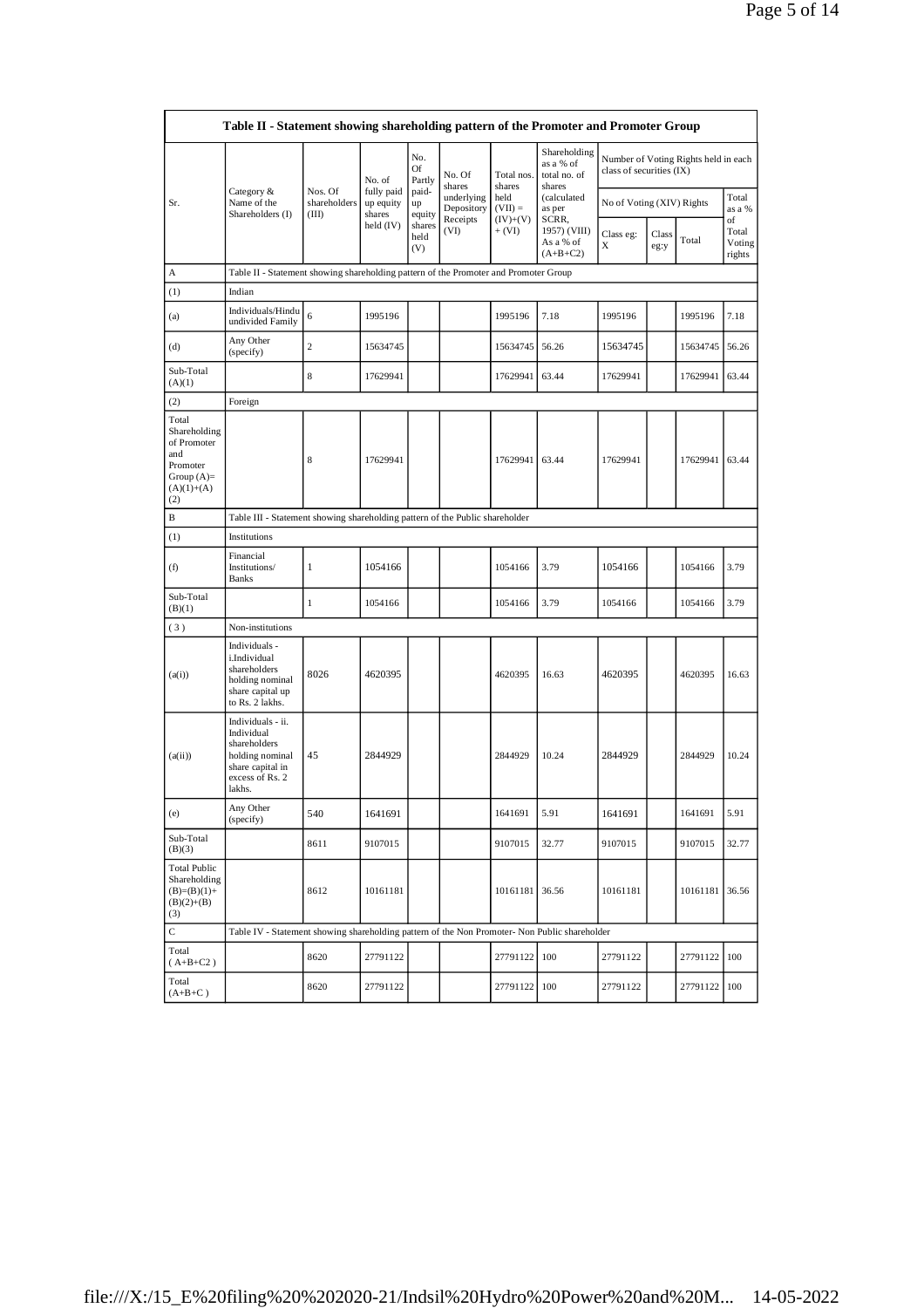|                                                                                         | Table II - Statement showing shareholding pattern of the Promoter and Promoter Group  |                                       |                                                           |                                                                                               |            |                                                    |                                                                  |                                                 |                                         |
|-----------------------------------------------------------------------------------------|---------------------------------------------------------------------------------------|---------------------------------------|-----------------------------------------------------------|-----------------------------------------------------------------------------------------------|------------|----------------------------------------------------|------------------------------------------------------------------|-------------------------------------------------|-----------------------------------------|
|                                                                                         | No. Of<br><b>Shares</b><br>Underlying<br>Outstanding<br>convertible<br>securities (X) | No. of<br><b>Shares</b><br>Underlying | No. Of Shares<br>Underlying<br>Outstanding<br>convertible | Shareholding, as a<br>% assuming full<br>conversion of<br>convertible<br>securities (as a     |            | Number of<br>Locked in<br>shares (XII)             | Number of Shares<br>pledged or<br>otherwise<br>encumbered (XIII) |                                                 | Number of<br>equity shares              |
| Sr.                                                                                     |                                                                                       | Outstanding<br>Warrants<br>$(X_i)$    | securities and<br>No. Of<br>Warrants (Xi)<br>(a)          | percentage of<br>diluted share<br>capital) $(XI)$ =<br>$(VII)+(X)$ As a %<br>of $(A+B+C2)$    | No.<br>(a) | As a %<br>of total<br><b>Shares</b><br>held<br>(b) | No. (a)                                                          | As a %<br>of total<br><b>Shares</b><br>held (b) | held in<br>dematerialized<br>form (XIV) |
| A                                                                                       |                                                                                       |                                       |                                                           | Table II - Statement showing shareholding pattern of the Promoter and Promoter Group          |            |                                                    |                                                                  |                                                 |                                         |
| (1)                                                                                     | Indian                                                                                |                                       |                                                           |                                                                                               |            |                                                    |                                                                  |                                                 |                                         |
| (a)                                                                                     |                                                                                       |                                       |                                                           | 7.18                                                                                          |            |                                                    | 74248                                                            | 3.72                                            | 1995196                                 |
| (d)                                                                                     |                                                                                       |                                       |                                                           | 56.26                                                                                         |            |                                                    | 13017745                                                         | 83.26                                           | 15634745                                |
| Sub-Total (A)<br>(1)                                                                    |                                                                                       |                                       |                                                           | 63.44                                                                                         |            |                                                    | 13091993                                                         | 74.26                                           | 17629941                                |
| (2)                                                                                     | Foreign                                                                               |                                       |                                                           |                                                                                               |            |                                                    |                                                                  |                                                 |                                         |
| Total<br>Shareholding<br>of Promoter<br>and Promoter<br>Group $(A)=(A)$<br>$(1)+(A)(2)$ |                                                                                       |                                       |                                                           | 63.44                                                                                         |            |                                                    | 13091993 74.26                                                   |                                                 | 17629941                                |
| B                                                                                       |                                                                                       |                                       |                                                           | Table III - Statement showing shareholding pattern of the Public shareholder                  |            |                                                    |                                                                  |                                                 |                                         |
| (1)                                                                                     | Institutions                                                                          |                                       |                                                           |                                                                                               |            |                                                    |                                                                  |                                                 |                                         |
| (f)                                                                                     |                                                                                       |                                       |                                                           | 3.79                                                                                          |            |                                                    |                                                                  |                                                 | 1054166                                 |
| Sub-Total (B)<br>(1)                                                                    |                                                                                       |                                       |                                                           | 3.79                                                                                          |            |                                                    |                                                                  |                                                 | 1054166                                 |
| (3)                                                                                     | Non-institutions                                                                      |                                       |                                                           |                                                                                               |            |                                                    |                                                                  |                                                 |                                         |
| (a(i))                                                                                  |                                                                                       |                                       |                                                           | 16.63                                                                                         |            |                                                    |                                                                  |                                                 | 4350533                                 |
| (a(ii))                                                                                 |                                                                                       |                                       |                                                           | 10.24                                                                                         |            |                                                    |                                                                  |                                                 | 2844929                                 |
| (e)                                                                                     |                                                                                       |                                       |                                                           | 5.91                                                                                          |            |                                                    |                                                                  |                                                 | 1583406                                 |
| Sub-Total (B)<br>(3)                                                                    |                                                                                       |                                       |                                                           | 32.77                                                                                         |            |                                                    |                                                                  |                                                 | 8778868                                 |
| <b>Total Public</b><br>Shareholding<br>$(B)=(B)(1)+$<br>$(B)(2)+(B)(3)$                 |                                                                                       |                                       |                                                           | 36.56                                                                                         |            |                                                    |                                                                  |                                                 | 9833034                                 |
| Ċ                                                                                       |                                                                                       |                                       |                                                           | Table IV - Statement showing shareholding pattern of the Non Promoter- Non Public shareholder |            |                                                    |                                                                  |                                                 |                                         |
| Total<br>$(A+B+C2)$                                                                     |                                                                                       |                                       |                                                           | 100                                                                                           |            |                                                    |                                                                  |                                                 | 27462975                                |
| Total<br>$(A+B+C)$                                                                      |                                                                                       |                                       |                                                           | 100                                                                                           |            |                                                    | 13091993 47.11                                                   |                                                 | 27462975                                |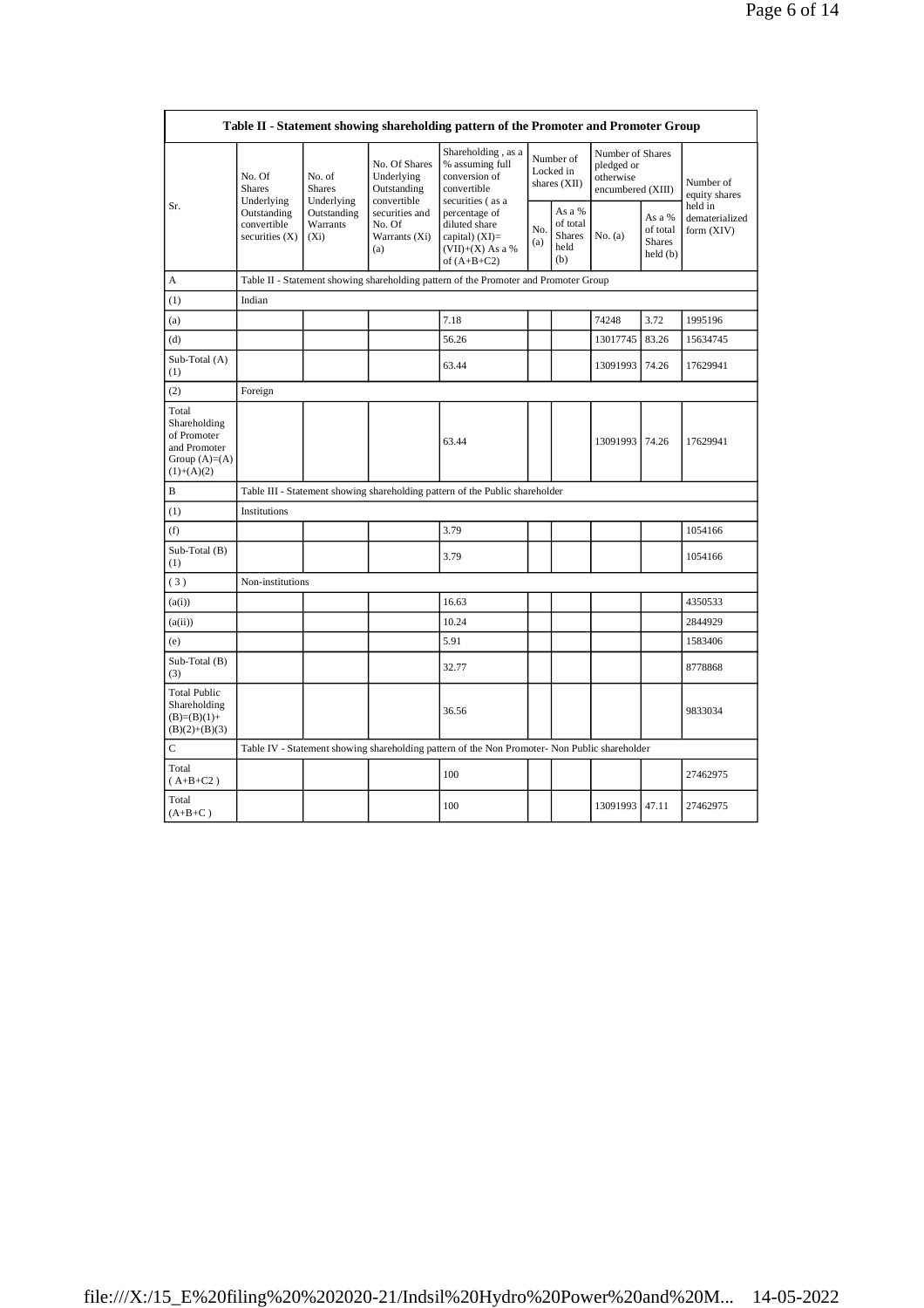|                                                                                                                                                                                              |                  |                                                               | Individuals/Hindu undivided Family |                |                  |                  |
|----------------------------------------------------------------------------------------------------------------------------------------------------------------------------------------------|------------------|---------------------------------------------------------------|------------------------------------|----------------|------------------|------------------|
| Searial No.                                                                                                                                                                                  | $\,1\,$          | $\overline{c}$                                                | 3                                  | $\overline{4}$ | 5                | 6                |
| Name of the<br>Shareholders (I)                                                                                                                                                              | S N Varadarajan  | D Pushpa Varadarajan                                          | Jayashree Vinod                    | Vinod Narsiman | Rudra Narsiman   | Vishwaa Narsiman |
| PAN(II)                                                                                                                                                                                      | ABRPV7215Q       | AGOPP1342G                                                    | ABYPV4699K                         | ABYPN3505C     | AXBPN2295C       | ABYPM3505C       |
| No. of fully paid<br>up equity shares<br>held (IV)                                                                                                                                           | 1101110          | 530698                                                        | 183630                             | 174322         | 2718             | 2718             |
| No. Of Partly paid-<br>up equity shares<br>held(V)                                                                                                                                           |                  |                                                               |                                    |                |                  |                  |
| No. Of shares<br>underlying<br>Depository<br>Receipts (VI)                                                                                                                                   |                  |                                                               |                                    |                |                  |                  |
| Total nos. shares<br>held $(VII) = (IV) +$<br>$(V)$ + $(VI)$                                                                                                                                 | 1101110          | 530698                                                        | 183630                             | 174322         | 2718             | 2718             |
| Shareholding as a<br>% of total no. of<br>shares (calculated<br>as per SCRR,<br>1957) (VIII) As a<br>% of $(A+B+C2)$                                                                         | 3.96             | 1.91                                                          | 0.66                               | 0.63           | 0.01             | 0.01             |
|                                                                                                                                                                                              |                  | Number of Voting Rights held in each class of securities (IX) |                                    |                |                  |                  |
| Class eg: $X$                                                                                                                                                                                | 1101110          | 530698                                                        | 183630                             | 174322         | 2718             | 2718             |
| Class eg:y                                                                                                                                                                                   |                  |                                                               |                                    |                |                  |                  |
| Total                                                                                                                                                                                        | 1101110          | 530698                                                        | 183630                             | 174322         | 2718             | 2718             |
| Total as a % of<br><b>Total Voting rights</b>                                                                                                                                                | 3.96             | 1.91                                                          | 0.66                               | 0.63           | 0.01             | 0.01             |
| No. Of Shares<br>Underlying<br>Outstanding<br>convertible<br>securities $(X)$                                                                                                                |                  |                                                               |                                    |                |                  |                  |
| No. of Shares<br>Underlying<br>Outstanding<br>Warrants (Xi)                                                                                                                                  |                  |                                                               |                                    |                |                  |                  |
| No. Of Shares<br>Underlying<br>Outstanding<br>convertible<br>securities and No.<br>Of Warrants (Xi)<br>(a)                                                                                   |                  |                                                               |                                    |                |                  |                  |
| Shareholding, as a<br>% assuming full<br>conversion of<br>convertible<br>securities (as a<br>percentage of<br>diluted share<br>capital) $(XI) = (VII)$<br>$+(Xi)(a)$ As a % of<br>$(A+B+C2)$ | 3.96             | 1.91                                                          | 0.66                               | 0.63           | 0.01             | 0.01             |
| Number of Locked in shares (XII)                                                                                                                                                             |                  |                                                               |                                    |                |                  |                  |
| No. (a)                                                                                                                                                                                      |                  |                                                               |                                    |                |                  |                  |
| As a % of total<br>Shares held (b)                                                                                                                                                           |                  |                                                               |                                    |                |                  |                  |
|                                                                                                                                                                                              |                  | Number of Shares pledged or otherwise encumbered (XIII)       |                                    |                |                  |                  |
| No. (a)                                                                                                                                                                                      | $\boldsymbol{0}$ | $\boldsymbol{0}$                                              | $\boldsymbol{0}$                   | 74248          | $\boldsymbol{0}$ | $\boldsymbol{0}$ |
| As a % of total<br>Shares held (b)                                                                                                                                                           | $\boldsymbol{0}$ | 0                                                             | $\boldsymbol{0}$                   | 42.59          | $\boldsymbol{0}$ | $\boldsymbol{0}$ |
| Number of equity<br>shares held in<br>dematerialized<br>form $(XIV)$                                                                                                                         | 1101110          | 530698                                                        | 183630                             | 174322         | 2718             | 2718             |
| Reason for not providing PAN                                                                                                                                                                 |                  |                                                               |                                    |                |                  |                  |
| Reason for not<br>providing PAN                                                                                                                                                              |                  |                                                               |                                    |                |                  |                  |
| Shareholder type                                                                                                                                                                             | Promoter         | Promoter Group                                                | Promoter Group                     | Promoter       | Promoter Group   | Promoter Group   |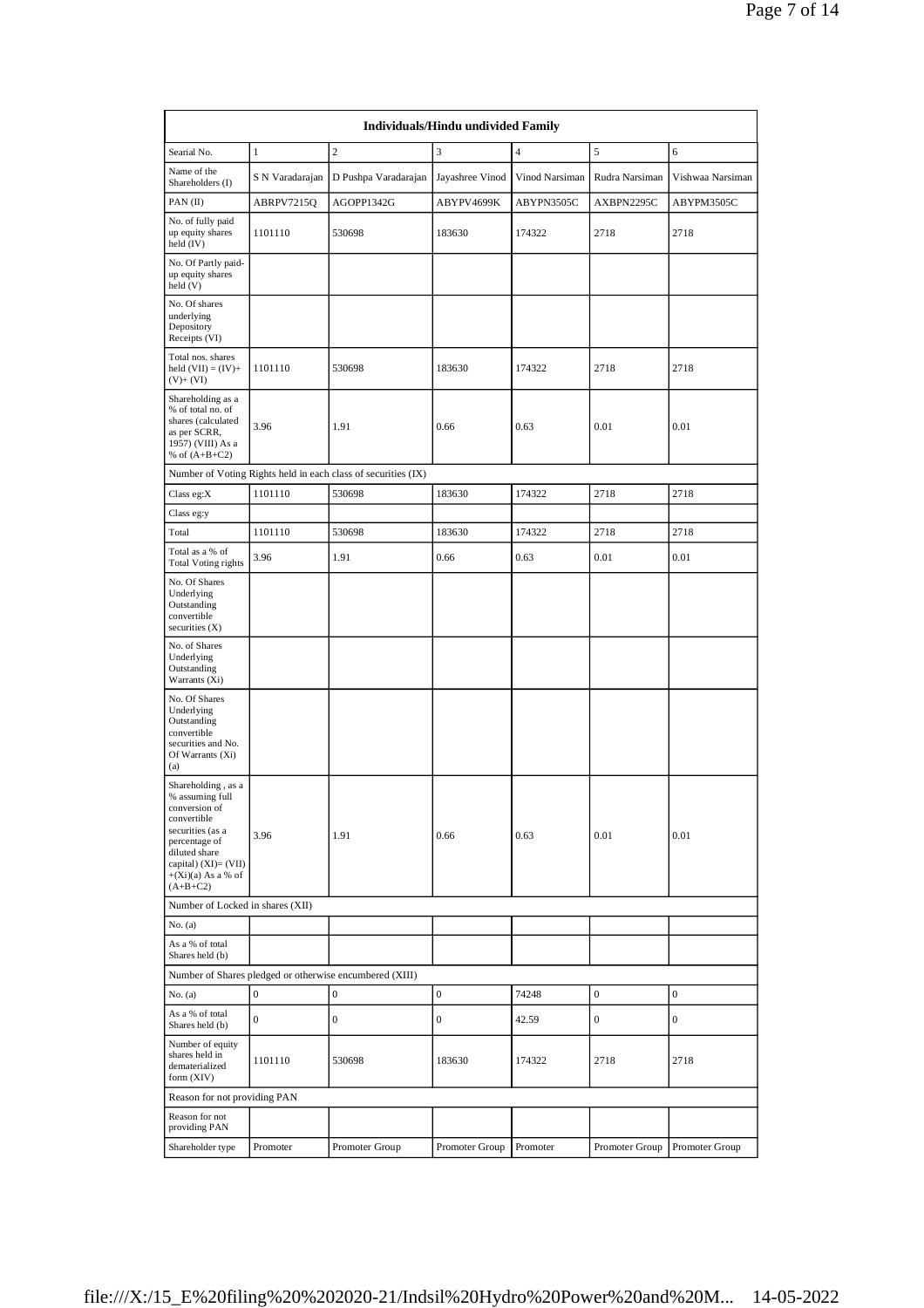|                                                                                                                                                                                           | Individuals/Hindu undivided Family                            |  |  |  |  |  |  |  |
|-------------------------------------------------------------------------------------------------------------------------------------------------------------------------------------------|---------------------------------------------------------------|--|--|--|--|--|--|--|
| Searial No.                                                                                                                                                                               |                                                               |  |  |  |  |  |  |  |
| Name of the<br>Shareholders (I)                                                                                                                                                           | Click here to go back                                         |  |  |  |  |  |  |  |
| PAN (II)                                                                                                                                                                                  | Total                                                         |  |  |  |  |  |  |  |
| No. of fully paid<br>up equity shares<br>held (IV)                                                                                                                                        | 1995196                                                       |  |  |  |  |  |  |  |
| No. Of Partly paid-<br>up equity shares<br>held(V)                                                                                                                                        |                                                               |  |  |  |  |  |  |  |
| No. Of shares<br>underlying<br>Depository<br>Receipts (VI)                                                                                                                                |                                                               |  |  |  |  |  |  |  |
| Total nos. shares<br>held $(VII) = (IV) +$<br>$(V)$ + $(VI)$                                                                                                                              | 1995196                                                       |  |  |  |  |  |  |  |
| Shareholding as a<br>% of total no. of<br>shares (calculated<br>as per SCRR,<br>1957) (VIII) As a<br>% of $(A+B+C2)$                                                                      | 7.18                                                          |  |  |  |  |  |  |  |
|                                                                                                                                                                                           | Number of Voting Rights held in each class of securities (IX) |  |  |  |  |  |  |  |
| Class eg:X                                                                                                                                                                                | 1995196                                                       |  |  |  |  |  |  |  |
| Class eg:y                                                                                                                                                                                |                                                               |  |  |  |  |  |  |  |
| Total                                                                                                                                                                                     | 1995196                                                       |  |  |  |  |  |  |  |
| Total as a % of<br><b>Total Voting rights</b>                                                                                                                                             | 7.18                                                          |  |  |  |  |  |  |  |
| No. Of Shares<br>Underlying<br>Outstanding<br>convertible<br>securities $(X)$                                                                                                             |                                                               |  |  |  |  |  |  |  |
| No. of Shares<br>Underlying<br>Outstanding<br>Warrants (Xi)                                                                                                                               |                                                               |  |  |  |  |  |  |  |
| No. Of Shares<br>Underlying<br>Outstanding<br>convertible<br>securities and No.<br>Of Warrants (Xi)<br>(a)                                                                                |                                                               |  |  |  |  |  |  |  |
| Shareholding, as a<br>% assuming full<br>conversion of<br>convertible<br>securities (as a<br>percentage of<br>diluted share<br>capital) (XI)= (VII)<br>$+(Xi)(a)$ As a % of<br>$(A+B+C2)$ | 7.18                                                          |  |  |  |  |  |  |  |
| Number of Locked in shares (XII)                                                                                                                                                          |                                                               |  |  |  |  |  |  |  |
| No. (a)                                                                                                                                                                                   |                                                               |  |  |  |  |  |  |  |
| As a % of total<br>Shares held (b)                                                                                                                                                        |                                                               |  |  |  |  |  |  |  |
|                                                                                                                                                                                           | Number of Shares pledged or otherwise encumbered (XIII)       |  |  |  |  |  |  |  |
| No. (a)<br>As a % of total                                                                                                                                                                | 74248                                                         |  |  |  |  |  |  |  |
| Shares held (b)                                                                                                                                                                           | 3.72                                                          |  |  |  |  |  |  |  |
| Number of equity<br>shares held in<br>dematerialized<br>form (XIV)                                                                                                                        | 1995196                                                       |  |  |  |  |  |  |  |
| Reason for not providing PAN                                                                                                                                                              |                                                               |  |  |  |  |  |  |  |
| Reason for not<br>providing PAN                                                                                                                                                           |                                                               |  |  |  |  |  |  |  |
| Shareholder type                                                                                                                                                                          |                                                               |  |  |  |  |  |  |  |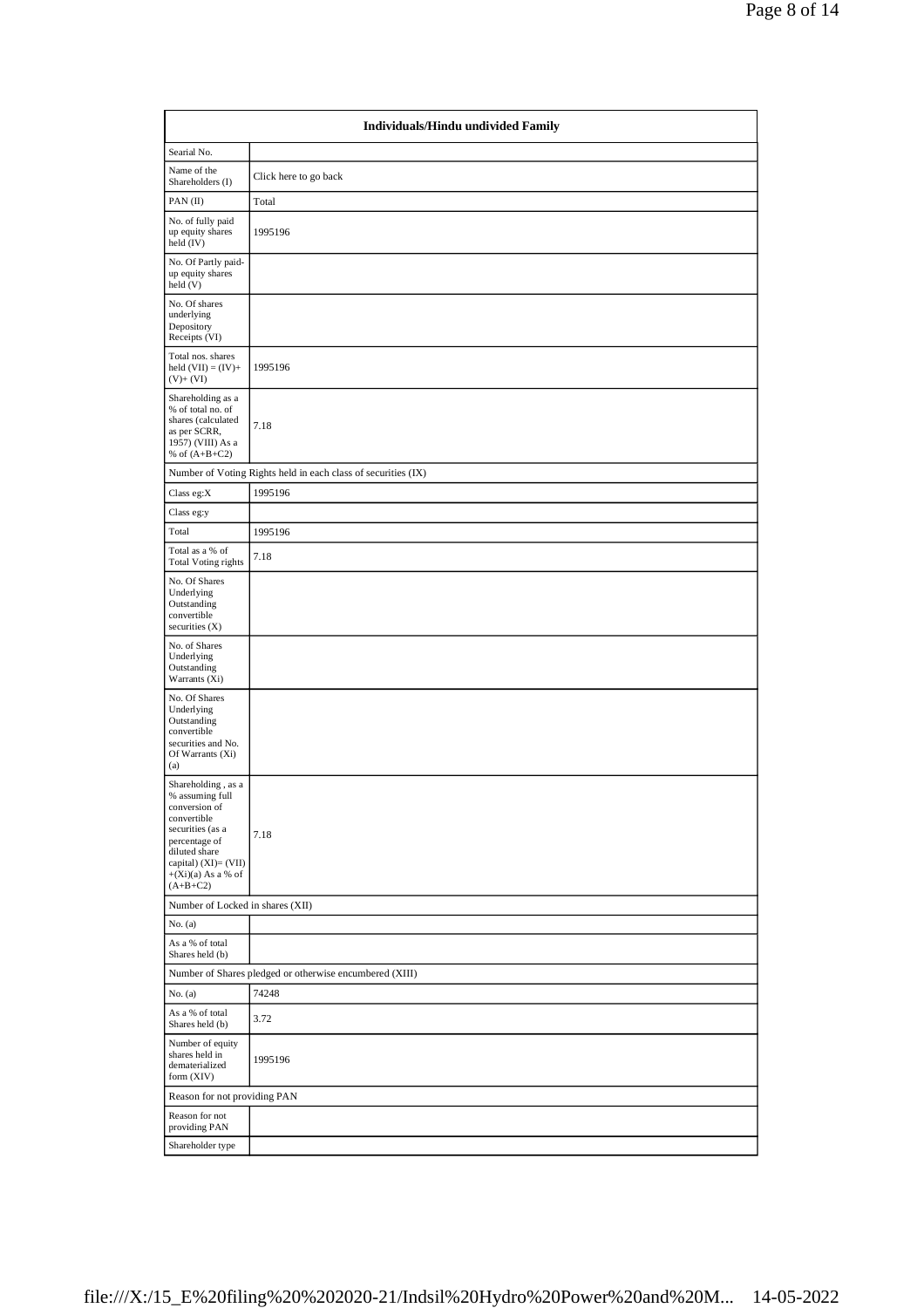| Any Other (specify)                                                                                                                                                                    |                                                               |                                      |                       |  |  |  |  |  |
|----------------------------------------------------------------------------------------------------------------------------------------------------------------------------------------|---------------------------------------------------------------|--------------------------------------|-----------------------|--|--|--|--|--|
| Searial No.                                                                                                                                                                            | $\,1\,$                                                       | $\overline{2}$                       |                       |  |  |  |  |  |
| Category                                                                                                                                                                               | <b>Bodies Corporate</b>                                       | <b>Bodies Corporate</b>              | Click here to go back |  |  |  |  |  |
| Name of the<br>Shareholders (I)                                                                                                                                                        | Sunmet Holdings India Private Limited                         | Crosimn Agencies Private Ltd         |                       |  |  |  |  |  |
| PAN $(II)$                                                                                                                                                                             | AADCS2821B                                                    | AABCC2497F                           | Total                 |  |  |  |  |  |
| No. of the<br>Shareholders (I)                                                                                                                                                         | $\mathbf{1}$                                                  | $\mathbf{1}$                         | 2                     |  |  |  |  |  |
| No. of fully paid<br>up equity shares<br>held $(IV)$                                                                                                                                   | 14017745                                                      | 1617000                              | 15634745              |  |  |  |  |  |
| No. Of Partly paid-<br>up equity shares<br>held(V)                                                                                                                                     |                                                               |                                      |                       |  |  |  |  |  |
| No. Of shares<br>underlying<br>Depository<br>Receipts (VI)                                                                                                                             |                                                               |                                      |                       |  |  |  |  |  |
| Total nos. shares<br>held $(VII) = (IV) +$<br>$(V)$ + $(VI)$                                                                                                                           | 14017745                                                      | 1617000                              | 15634745              |  |  |  |  |  |
| Shareholding as a<br>% of total no. of<br>shares (calculated<br>as per SCRR,<br>1957) (VIII) As a<br>% of $(A+B+C2)$                                                                   | 50.44                                                         | 5.82                                 | 56.26                 |  |  |  |  |  |
|                                                                                                                                                                                        | Number of Voting Rights held in each class of securities (IX) |                                      |                       |  |  |  |  |  |
| Class eg: X                                                                                                                                                                            | 14017745                                                      | 1617000                              | 15634745              |  |  |  |  |  |
| Class eg:y                                                                                                                                                                             |                                                               |                                      |                       |  |  |  |  |  |
| Total                                                                                                                                                                                  | 14017745                                                      | 1617000                              | 15634745              |  |  |  |  |  |
| Total as a % of<br><b>Total Voting rights</b>                                                                                                                                          | 50.44                                                         | 5.82                                 | 56.26                 |  |  |  |  |  |
| No. Of Shares<br>Underlying<br>Outstanding<br>convertible<br>securities $(X)$                                                                                                          |                                                               |                                      |                       |  |  |  |  |  |
| No. of Shares<br>Underlying<br>Outstanding<br>Warrants (Xi)                                                                                                                            |                                                               |                                      |                       |  |  |  |  |  |
| No. Of Shares<br>Underlying<br>Outstanding<br>convertible<br>securities and No.<br>Of Warrants (Xi)<br>(a)                                                                             |                                                               |                                      |                       |  |  |  |  |  |
| Shareholding, as a<br>% assuming full<br>conversion of<br>convertible<br>securities (as a<br>percentage of<br>diluted share<br>capital) $(XI)=(VII)$<br>$+(X)$ As a % of<br>$(A+B+C2)$ | 50.44                                                         | 5.82                                 | 56.26                 |  |  |  |  |  |
| Number of Locked in shares (XII)                                                                                                                                                       |                                                               |                                      |                       |  |  |  |  |  |
| No. (a)                                                                                                                                                                                |                                                               |                                      |                       |  |  |  |  |  |
| As a % of total<br>Shares held (b)                                                                                                                                                     |                                                               |                                      |                       |  |  |  |  |  |
|                                                                                                                                                                                        | Number of Shares pledged or otherwise encumbered (XIII)       |                                      |                       |  |  |  |  |  |
| No. (a)<br>As a % of total<br>Shares held (b)                                                                                                                                          | 13017745<br>92.87                                             | $\boldsymbol{0}$<br>$\boldsymbol{0}$ | 13017745<br>83.26     |  |  |  |  |  |
| Number of equity<br>shares held in<br>dematerialized<br>form (XIV)                                                                                                                     | 14017745                                                      | 1617000                              | 15634745              |  |  |  |  |  |
| Reason for not providing PAN                                                                                                                                                           |                                                               |                                      |                       |  |  |  |  |  |
| Reason for not<br>providing PAN                                                                                                                                                        |                                                               |                                      |                       |  |  |  |  |  |
| Shareholder type                                                                                                                                                                       | Promoter Group                                                | Promoter Group                       |                       |  |  |  |  |  |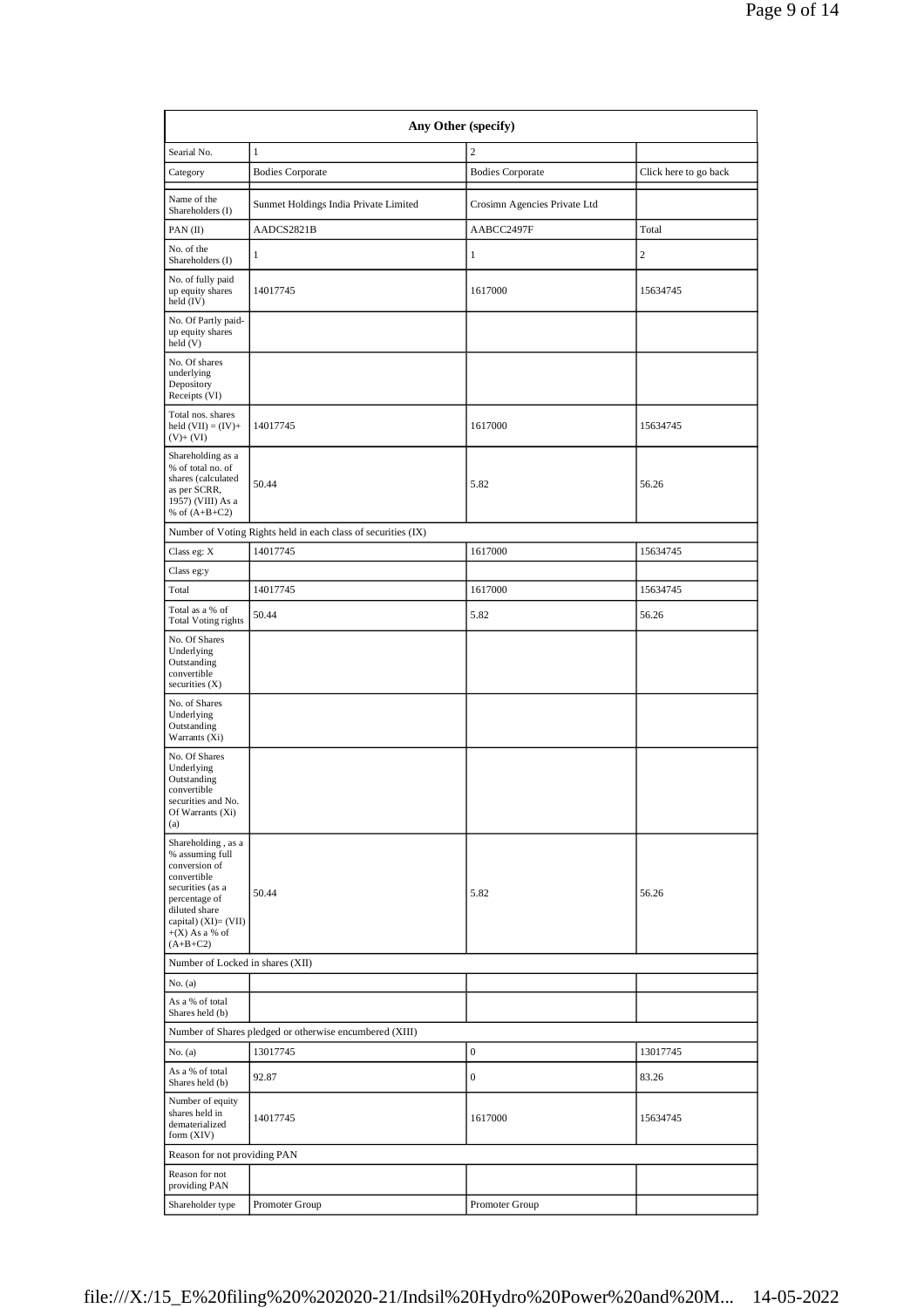|                                                                                                                                                                                       | <b>Financial Institutions/Banks</b>                           |                       |  |  |  |  |  |  |
|---------------------------------------------------------------------------------------------------------------------------------------------------------------------------------------|---------------------------------------------------------------|-----------------------|--|--|--|--|--|--|
| Searial No.                                                                                                                                                                           | $\mathbf{1}$                                                  |                       |  |  |  |  |  |  |
| Name of the<br>Shareholders (I)                                                                                                                                                       | Kerala State Industrial Development Corporation               | Click here to go back |  |  |  |  |  |  |
| PAN $(II)$                                                                                                                                                                            | AAACK9434D                                                    | Total                 |  |  |  |  |  |  |
| No. of fully paid<br>up equity shares<br>held (IV)                                                                                                                                    | 1054166                                                       | 1054166               |  |  |  |  |  |  |
| No. Of Partly paid-<br>up equity shares<br>held(V)                                                                                                                                    |                                                               |                       |  |  |  |  |  |  |
| No. Of shares<br>underlying<br>Depository<br>Receipts (VI)                                                                                                                            |                                                               |                       |  |  |  |  |  |  |
| Total nos. shares<br>held $(VII) = (IV) +$<br>$(V)$ + $(VI)$                                                                                                                          | 1054166                                                       | 1054166               |  |  |  |  |  |  |
| Shareholding as a<br>% of total no. of<br>shares (calculated<br>as per SCRR,<br>1957) (VIII) As a<br>% of $(A+B+C2)$                                                                  | 3.79                                                          | 3.79                  |  |  |  |  |  |  |
|                                                                                                                                                                                       | Number of Voting Rights held in each class of securities (IX) |                       |  |  |  |  |  |  |
| Class eg: X                                                                                                                                                                           | 1054166                                                       | 1054166               |  |  |  |  |  |  |
| Class eg:y                                                                                                                                                                            |                                                               |                       |  |  |  |  |  |  |
| Total                                                                                                                                                                                 | 1054166                                                       | 1054166               |  |  |  |  |  |  |
| Total as a % of<br><b>Total Voting rights</b>                                                                                                                                         | 3.79                                                          | 3.79                  |  |  |  |  |  |  |
| No. Of Shares<br>Underlying<br>Outstanding<br>convertible<br>securities $(X)$                                                                                                         |                                                               |                       |  |  |  |  |  |  |
| No. of Shares<br>Underlying<br>Outstanding<br>Warrants (Xi)                                                                                                                           |                                                               |                       |  |  |  |  |  |  |
| No. Of Shares<br>Underlying<br>Outstanding<br>convertible<br>securities and No.<br>Of Warrants (Xi)<br>(a)                                                                            |                                                               |                       |  |  |  |  |  |  |
| Shareholding, as a<br>% assuming full<br>conversion of<br>convertible<br>securities (as a<br>percentage of<br>diluted share<br>capital) (XI)= (VII)<br>$+(X)$ As a % of<br>$(A+B+C2)$ | 3.79                                                          | 3.79                  |  |  |  |  |  |  |
| Number of Locked in shares (XII)                                                                                                                                                      |                                                               |                       |  |  |  |  |  |  |
| No. (a)                                                                                                                                                                               |                                                               |                       |  |  |  |  |  |  |
| As a % of total<br>Shares held (b)                                                                                                                                                    |                                                               |                       |  |  |  |  |  |  |
| Number of equity<br>shares held in<br>dematerialized<br>form (XIV)                                                                                                                    | 1054166                                                       | 1054166               |  |  |  |  |  |  |
| Reason for not providing PAN                                                                                                                                                          |                                                               |                       |  |  |  |  |  |  |
| Reason for not<br>providing PAN                                                                                                                                                       |                                                               |                       |  |  |  |  |  |  |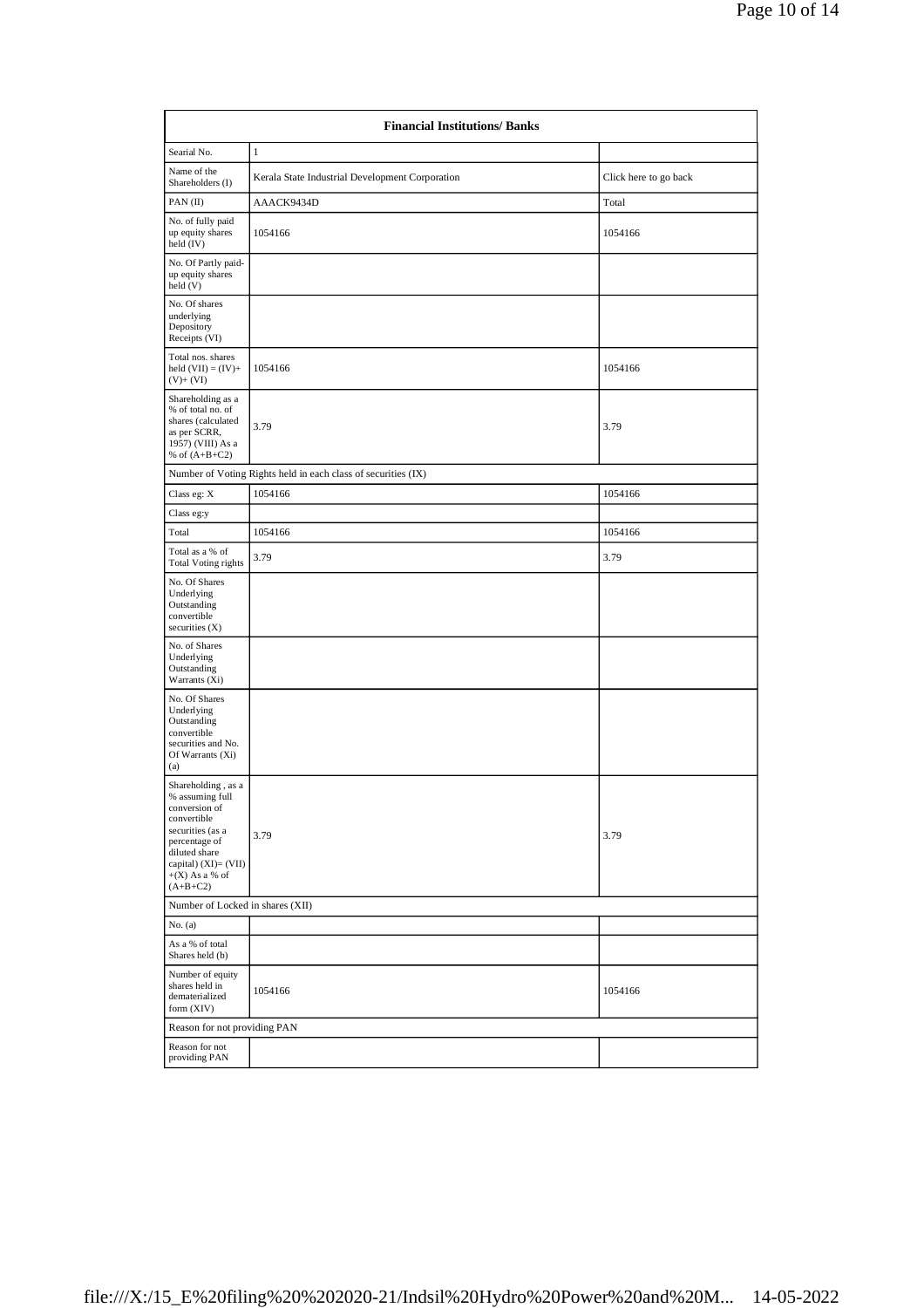|                                                                                                                                                                                       |                                                               | Individuals - ii. Individual shareholders holding nominal share capital in excess of Rs. 2 lakhs. |
|---------------------------------------------------------------------------------------------------------------------------------------------------------------------------------------|---------------------------------------------------------------|---------------------------------------------------------------------------------------------------|
| Searial No.                                                                                                                                                                           | $1\,$                                                         |                                                                                                   |
| Name of the<br>Shareholders (I)                                                                                                                                                       | Anil Kumar Goel                                               | Click here to go back                                                                             |
| PAN $(II)$                                                                                                                                                                            | AAJPG2552Q                                                    | Total                                                                                             |
| No. of fully paid<br>up equity shares<br>held $(IV)$                                                                                                                                  | 650000                                                        | 650000                                                                                            |
| No. Of Partly paid-<br>up equity shares<br>held (V)                                                                                                                                   |                                                               |                                                                                                   |
| No. Of shares<br>underlying<br>Depository<br>Receipts (VI)                                                                                                                            |                                                               |                                                                                                   |
| Total nos. shares<br>held $(VII) = (IV) +$<br>$(V)$ + $(VI)$                                                                                                                          | 650000                                                        | 650000                                                                                            |
| Shareholding as a<br>% of total no. of<br>shares (calculated<br>as per SCRR,<br>1957) (VIII) As a<br>% of $(A+B+C2)$                                                                  | 2.34                                                          | 2.34                                                                                              |
|                                                                                                                                                                                       | Number of Voting Rights held in each class of securities (IX) |                                                                                                   |
| Class eg: $\mathbf X$                                                                                                                                                                 | 650000                                                        | 650000                                                                                            |
| Class eg:y                                                                                                                                                                            |                                                               |                                                                                                   |
| Total                                                                                                                                                                                 | 650000                                                        | 650000                                                                                            |
| Total as a % of<br><b>Total Voting rights</b>                                                                                                                                         | 2.34                                                          | 2.34                                                                                              |
| No. Of Shares<br>Underlying<br>Outstanding<br>convertible<br>securities (X)                                                                                                           |                                                               |                                                                                                   |
| No. of Shares<br>Underlying<br>Outstanding<br>Warrants (Xi)                                                                                                                           |                                                               |                                                                                                   |
| No. Of Shares<br>Underlying<br>Outstanding<br>convertible<br>securities and No.<br>Of Warrants (Xi)<br>(a)                                                                            |                                                               |                                                                                                   |
| Shareholding, as a<br>% assuming full<br>conversion of<br>convertible<br>securities (as a<br>percentage of<br>diluted share<br>capital) (XI)= (VII)<br>$+(X)$ As a % of<br>$(A+B+C2)$ | 2.34                                                          | 2.34                                                                                              |
| Number of Locked in shares (XII)                                                                                                                                                      |                                                               |                                                                                                   |
| No. (a)                                                                                                                                                                               |                                                               |                                                                                                   |
| As a % of total<br>Shares held (b)                                                                                                                                                    |                                                               |                                                                                                   |
| Number of equity<br>shares held in<br>dematerialized<br>form (XIV)                                                                                                                    | 650000                                                        | 650000                                                                                            |
| Reason for not providing PAN                                                                                                                                                          |                                                               |                                                                                                   |
| Reason for not<br>providing PAN                                                                                                                                                       |                                                               |                                                                                                   |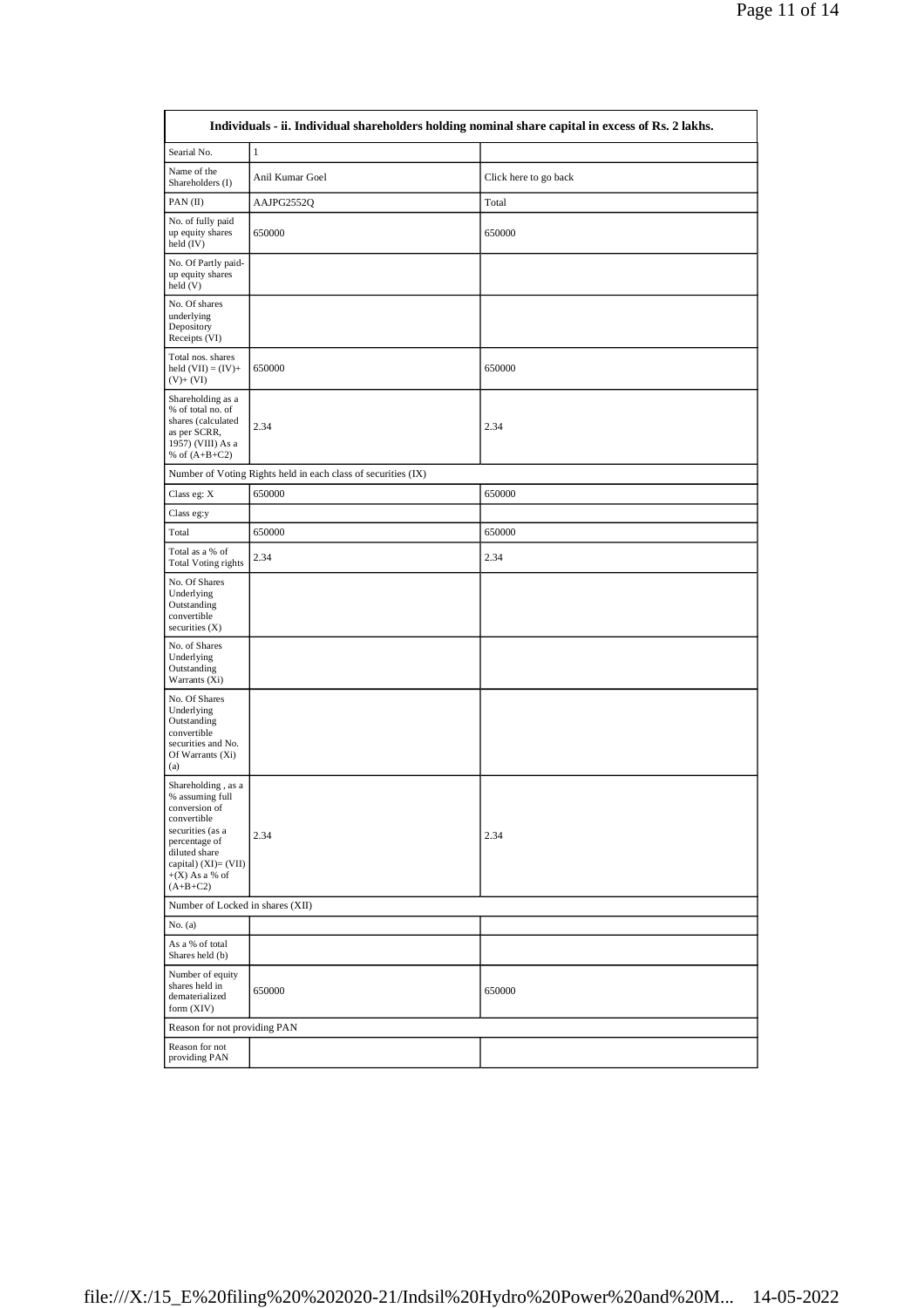|                                                                                                                                                                                        | Any Other (specify) |                |                                                               |                              |                                           |          |                                               |  |  |
|----------------------------------------------------------------------------------------------------------------------------------------------------------------------------------------|---------------------|----------------|---------------------------------------------------------------|------------------------------|-------------------------------------------|----------|-----------------------------------------------|--|--|
| Searial No.                                                                                                                                                                            | $\,1\,$             | $\overline{2}$ | 3                                                             | $\overline{4}$               | 5                                         | 6        | 7                                             |  |  |
| Category                                                                                                                                                                               | <b>IEPF</b>         | HUF            | Director or<br>Director's<br>Relatives                        | Non-Resident<br>Indian (NRI) | Non-Resident Indian<br>(NRI)              | LLP      | Unclaimed or<br>Suspense or Escrow<br>Account |  |  |
| Category / More<br>than 1 percentage                                                                                                                                                   | Category            | Category       | Category                                                      | Category                     | More than 1 percentage<br>of shareholding | Category | Category                                      |  |  |
| Name of the<br>Shareholders (I)                                                                                                                                                        |                     |                |                                                               |                              | Debashish Neogi                           |          |                                               |  |  |
| PAN(II)                                                                                                                                                                                |                     |                |                                                               |                              | ABFPN8889A                                |          |                                               |  |  |
| No. of the<br>Shareholders (I)                                                                                                                                                         | $\mathbf{1}$        | 214            | $\overline{c}$                                                | 214                          | 1                                         | 6        | $\mathbf{1}$                                  |  |  |
| No. of fully paid<br>up equity shares<br>held $(IV)$                                                                                                                                   | 243449              | 527857         | 8633                                                          | 591779                       | 311713                                    | 8027     | 14042                                         |  |  |
| No. Of Partly paid-<br>up equity shares<br>held (V)                                                                                                                                    |                     |                |                                                               |                              |                                           |          |                                               |  |  |
| No. Of shares<br>underlying<br>Depository<br>Receipts (VI)                                                                                                                             |                     |                |                                                               |                              |                                           |          |                                               |  |  |
| Total nos. shares<br>held $(VII) = (IV) +$<br>$(V)$ + $(VI)$                                                                                                                           | 243449              | 527857         | 8633                                                          | 591779                       | 311713                                    | 8027     | 14042                                         |  |  |
| Shareholding as a<br>% of total no. of<br>shares (calculated<br>as per SCRR,<br>1957) (VIII) As a<br>% of $(A+B+C2)$                                                                   | 0.88                | 1.9            | 0.03                                                          | 2.13                         | 1.12                                      | 0.03     | 0.05                                          |  |  |
|                                                                                                                                                                                        |                     |                | Number of Voting Rights held in each class of securities (IX) |                              |                                           |          |                                               |  |  |
| Class eg: X                                                                                                                                                                            | 243449              | 527857         | 8633                                                          | 591779                       | 311713                                    | 8027     | 14042                                         |  |  |
| Class eg:y                                                                                                                                                                             |                     |                |                                                               |                              |                                           |          |                                               |  |  |
| Total                                                                                                                                                                                  | 243449              | 527857         | 8633                                                          | 591779                       | 311713                                    | 8027     | 14042                                         |  |  |
| Total as a % of<br><b>Total Voting rights</b>                                                                                                                                          | 0.88                | 1.9            | 0.03                                                          | 2.13                         | 1.12                                      | 0.03     | 0.05                                          |  |  |
| No. Of Shares<br>Underlying<br>Outstanding<br>convertible<br>securities $(X)$                                                                                                          |                     |                |                                                               |                              |                                           |          |                                               |  |  |
| No. of Shares<br>Underlying<br>Outstanding<br>Warrants (Xi)                                                                                                                            |                     |                |                                                               |                              |                                           |          |                                               |  |  |
| No. Of Shares<br>Underlying<br>Outstanding<br>convertible<br>securities and No.<br>Of Warrants (Xi)<br>(a)                                                                             |                     |                |                                                               |                              |                                           |          |                                               |  |  |
| Shareholding, as a<br>% assuming full<br>conversion of<br>convertible<br>securities (as a<br>percentage of<br>diluted share<br>capital) $(XI)=(VII)$<br>$+(X)$ As a % of<br>$(A+B+C2)$ | 0.88                | 1.9            | 0.03                                                          | 2.13                         | 1.12                                      | 0.03     | 0.05                                          |  |  |
| Number of Locked in shares (XII)                                                                                                                                                       |                     |                |                                                               |                              |                                           |          |                                               |  |  |
| No. (a)                                                                                                                                                                                |                     |                |                                                               |                              |                                           |          |                                               |  |  |
| As a % of total<br>Shares held (b)                                                                                                                                                     |                     |                |                                                               |                              |                                           |          |                                               |  |  |
| Number of equity<br>shares held in<br>dematerialized<br>form (XIV)                                                                                                                     | 243449              | 527857         | 8633                                                          | 537659                       | 311713                                    | 8027     | 14042                                         |  |  |
| Reason for not providing PAN                                                                                                                                                           |                     |                |                                                               |                              |                                           |          |                                               |  |  |
| Reason for not<br>providing PAN                                                                                                                                                        |                     |                |                                                               |                              |                                           |          |                                               |  |  |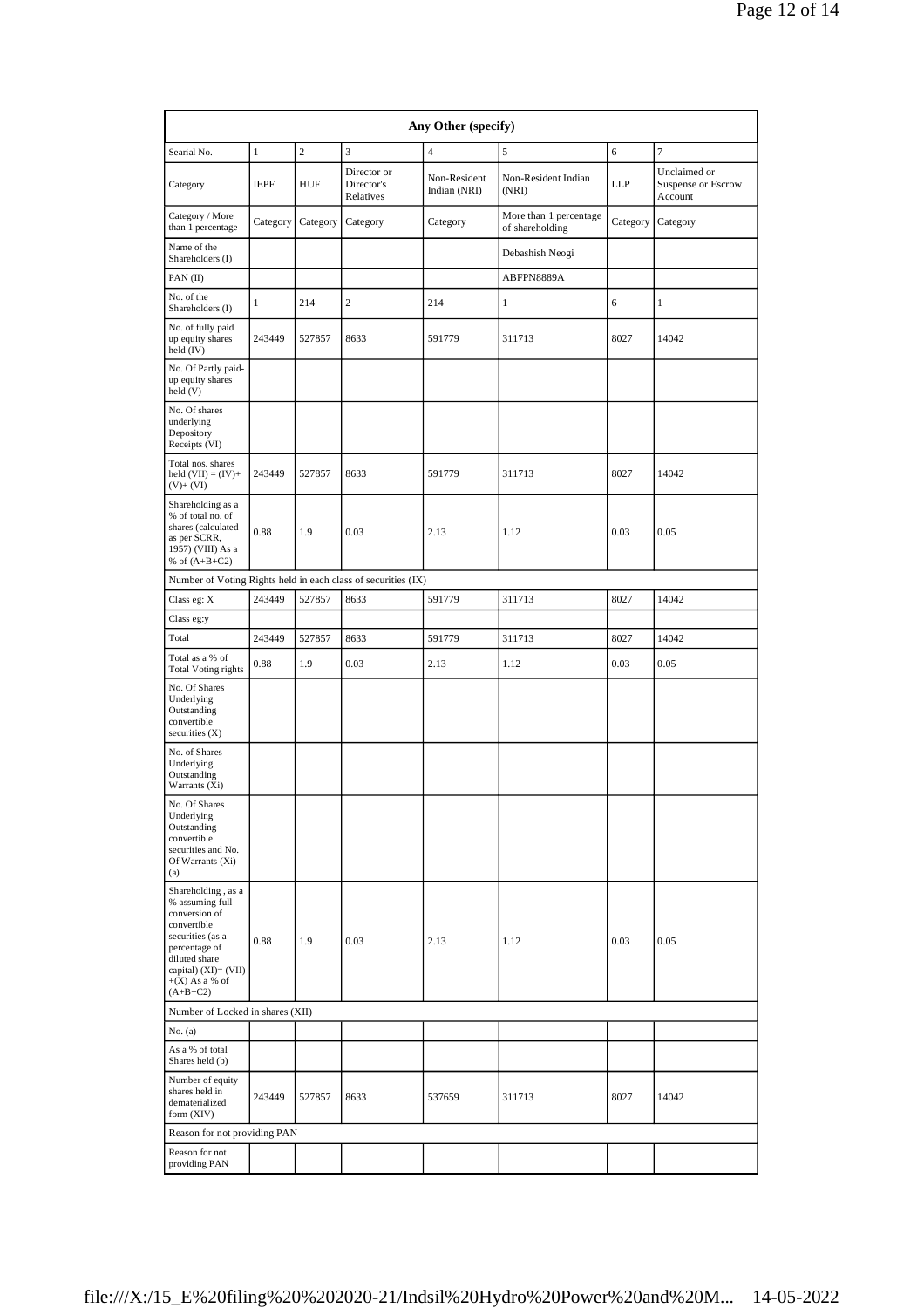| Any Other (specify)                                                                                                                                                                      |                                                               |                         |                       |  |  |  |  |  |  |  |
|------------------------------------------------------------------------------------------------------------------------------------------------------------------------------------------|---------------------------------------------------------------|-------------------------|-----------------------|--|--|--|--|--|--|--|
| Searial No.                                                                                                                                                                              | 8                                                             | 9                       |                       |  |  |  |  |  |  |  |
| Category                                                                                                                                                                                 | <b>Clearing Members</b>                                       | <b>Bodies Corporate</b> |                       |  |  |  |  |  |  |  |
| Category / More<br>than 1 percentage                                                                                                                                                     | Category                                                      | Category                |                       |  |  |  |  |  |  |  |
| Name of the<br>Shareholders (I)                                                                                                                                                          |                                                               |                         | Click here to go back |  |  |  |  |  |  |  |
| PAN $(II)$                                                                                                                                                                               |                                                               |                         | Total                 |  |  |  |  |  |  |  |
| No. of the<br>Shareholders (I)                                                                                                                                                           | 33                                                            | 69                      | 540                   |  |  |  |  |  |  |  |
| No. of fully paid<br>up equity shares<br>held (IV)                                                                                                                                       | 31836                                                         | 216068                  | 1641691               |  |  |  |  |  |  |  |
| No. Of Partly paid-<br>up equity shares<br>held (V)                                                                                                                                      |                                                               |                         |                       |  |  |  |  |  |  |  |
| No. Of shares<br>underlying<br>Depository<br>Receipts (VI)                                                                                                                               |                                                               |                         |                       |  |  |  |  |  |  |  |
| Total nos. shares<br>held $(VII) = (IV) +$<br>$(V)$ + $(VI)$                                                                                                                             | 31836                                                         | 216068                  | 1641691               |  |  |  |  |  |  |  |
| Shareholding as a<br>% of total no. of<br>shares (calculated<br>as per SCRR,<br>1957) (VIII) As a<br>% of $(A+B+C2)$                                                                     | 0.11                                                          | 0.78                    | 5.91                  |  |  |  |  |  |  |  |
|                                                                                                                                                                                          | Number of Voting Rights held in each class of securities (IX) |                         |                       |  |  |  |  |  |  |  |
| Class eg: X                                                                                                                                                                              | 31836                                                         | 216068                  | 1641691               |  |  |  |  |  |  |  |
| Class eg:y                                                                                                                                                                               |                                                               |                         |                       |  |  |  |  |  |  |  |
| Total                                                                                                                                                                                    | 31836                                                         | 216068                  | 1641691               |  |  |  |  |  |  |  |
| Total as a % of<br><b>Total Voting rights</b>                                                                                                                                            | 0.11                                                          | 0.78                    | 5.91                  |  |  |  |  |  |  |  |
| No. Of Shares<br>Underlying<br>Outstanding<br>convertible<br>securities $(X)$                                                                                                            |                                                               |                         |                       |  |  |  |  |  |  |  |
| No. of Shares<br>Underlying<br>Outstanding<br>Warrants (Xi)                                                                                                                              |                                                               |                         |                       |  |  |  |  |  |  |  |
| No. Of Shares<br>Underlying<br>Outstanding<br>convertible<br>securities and No.<br>Of Warrants (Xi)<br>(a)                                                                               |                                                               |                         |                       |  |  |  |  |  |  |  |
| Shareholding, as a<br>% assuming full<br>conversion of<br>convertible<br>securities (as a<br>percentage of<br>diluted share<br>capital) $(XI) = (VII)$<br>$+(X)$ As a % of<br>$(A+B+C2)$ | 0.11                                                          | 0.78                    | 5.91                  |  |  |  |  |  |  |  |
|                                                                                                                                                                                          | Number of Locked in shares (XII)                              |                         |                       |  |  |  |  |  |  |  |
| No. (a)                                                                                                                                                                                  |                                                               |                         |                       |  |  |  |  |  |  |  |
| As a % of total<br>Shares held (b)                                                                                                                                                       |                                                               |                         |                       |  |  |  |  |  |  |  |
| Number of equity<br>shares held in<br>dematerialized<br>form (XIV)                                                                                                                       | 31836                                                         | 211903                  | 1583406               |  |  |  |  |  |  |  |
| Reason for not providing PAN                                                                                                                                                             |                                                               |                         |                       |  |  |  |  |  |  |  |
| Reason for not<br>providing PAN                                                                                                                                                          |                                                               |                         |                       |  |  |  |  |  |  |  |